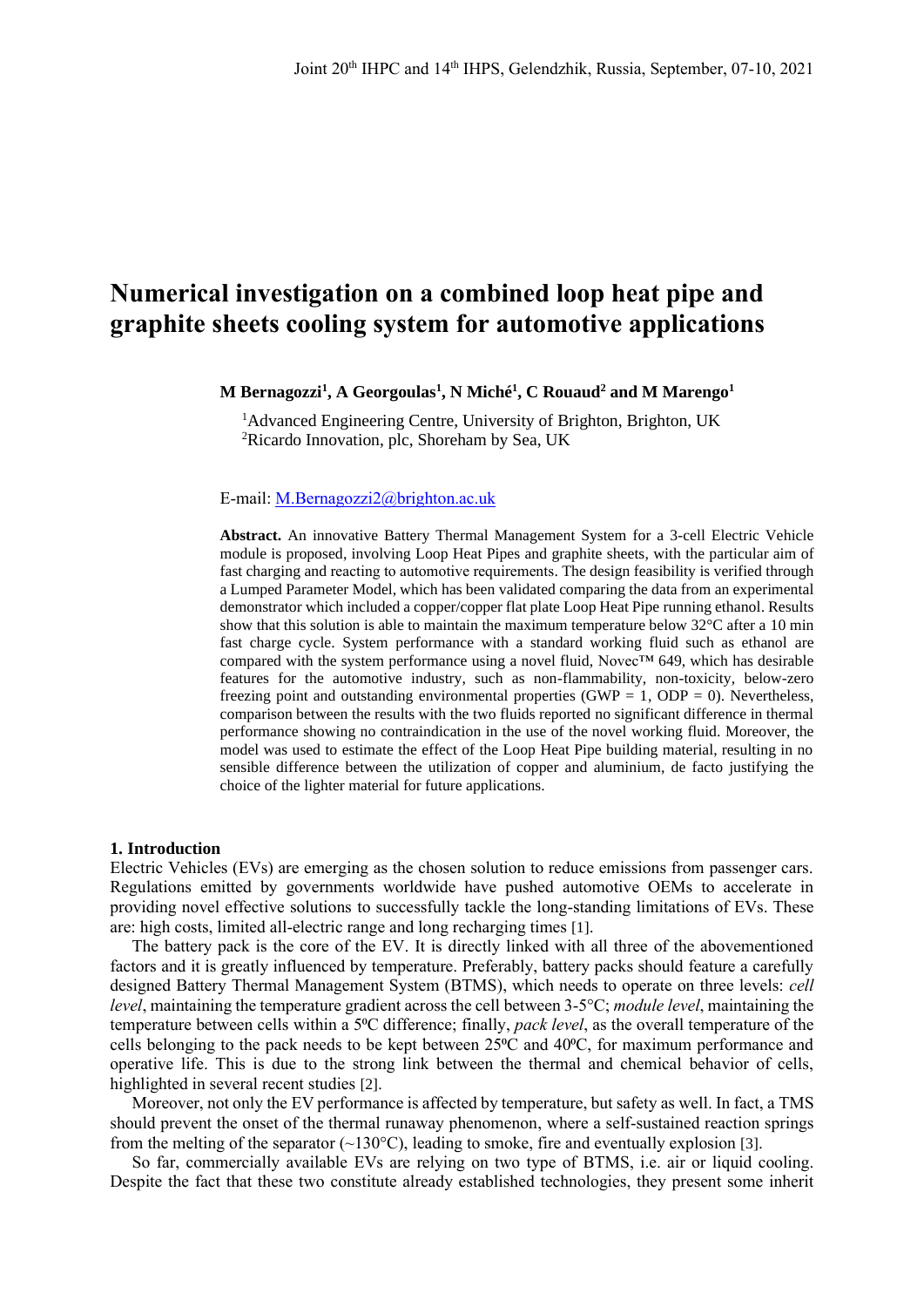drawbacks as well as potential for improvement. For instance, air cooling is not efficient enough to keep low temperature during high charging rates and does not provide optimum temperature homogeneity; on the other hand, liquid cooling increases the costs, weight and complexity of the system by adding parts and weight.

Heat Pipes have been investigated as thermal vector in BTMS but not yet employed in commercially available vehicle. [Table 1](#page-1-0) presents a summary of recent development on the Heat Pipe research applied to thermal management of EVs.

<span id="page-1-0"></span>**Table 1.** Summary of investigation on battery TMS employing heat pipes of different types: HP – standard Heat Pipes; TS – thermosiphons; PHP – Pulsating Heat Pipe; LHP – Loop Heat Pipe; VC – Vacuum Chamber (from 2002 to May 2021).

| Author                   | Year | Type       | Comments                                                                                                                                                                                                                                                 |
|--------------------------|------|------------|----------------------------------------------------------------------------------------------------------------------------------------------------------------------------------------------------------------------------------------------------------|
| Wu et al. $[4]$          | 2002 | HP         | Heat pipes used to cool down a large battery - at discharge current 10 A, the temperature<br>increases to 65°C.                                                                                                                                          |
| Jang et al. [5]          | 2010 | TS         | Thermosiphons used to transfer heat from space in between the cells to a common<br>radiator cooled down by forced convection.                                                                                                                            |
| Rao et al. $[6]$         | 2013 | HP         | Condenser of the heat pipe is cooled down via liquid; cell maximum temperature kept<br>below 50°C if the heat generation rate is not above 50W.                                                                                                          |
| Burban et al. [7]        | 2013 | PHP        | Copper PHP tested with different fluids and with different forced convection conditions<br>at the condenser (air velocity relative to the driving cycles).                                                                                               |
| Greco et al. [8]         | 2014 | HP         | 1D lumped numerical model to analyse the performance of a heat pipe embedded in the<br>TMS for EVs.                                                                                                                                                      |
| Wang et al. [9]          | 2014 | HP         | L-shaped heat pipe sandwiched between cells and partially submerged in a liquid pool;<br>if the cell generates less than $10W/cell$ , temperature can be kept below $40^{\circ}$ C.                                                                      |
| Tran et al. $[10]$       | 2014 | HP         | Different types of condenser cooling applied to the HP; amongst free convection, forced<br>convection and chimney cooling the best was forced convection.                                                                                                |
| Rao et al. [11]          | 2014 | PHP        | Copper -acetone PHP directly sandwiched between two adjacent cells. PHP needs to<br>be close to the battery terminal and not horizontal.                                                                                                                 |
| Zhao et al. [12]         | 2015 | HP         | Flat heat pipe for pouch cells cooling. Investigation found the best way of cooling the<br>condenser of the HP as water spray wet cooling.                                                                                                               |
| Ye et al. [13]           | 2015 | HP         | Heat pipe based cooling targeting 8C fast-charging - If air cooled, the heat pipe will be<br>effective at unit level but not at the pack level.                                                                                                          |
| Putra et al. $[14]$      | 2016 | <b>LHP</b> | Copper and SS LHP applied to a battery dummy model, working fluids are alcohol,<br>ethanol and water. Thermal resistance was 0.2 K/W.                                                                                                                    |
| Ye et al. [15]           | 2016 | HP         | Heat pipe with finned condenser submerged into a flowing liquid channel is used to<br>cool down during 8C fast charging.                                                                                                                                 |
| Shah et al. [16]         | 2016 | HP         | Heat pipe inserted in the cell gives a 2% decrease in cell energy density, given by the<br>encumbrance of the heat pipe, but also gives significant cooling benefits.                                                                                    |
| Liu et al. $[17]$        | 2016 | HP         | Ultra-micro thin heat pipe in between cells -mathematical model implemented in CFD<br>simulations validated through IR imaging.                                                                                                                          |
| Zou et al. [18]          | 2016 | HP         | Integrated system of thermal management comprising cooling and heating by means of<br>a heat pump and heat pipes L-shaped indies the cell. Thermal resistance of the heat pipe<br>is 0.87K/W in cooling and 1.11K/W in preheating.                       |
| Wang et al. [19]         | 2016 | PHP        | Copper acetone PHP coupled with paraffin PCM - Start-up temperature of PHP should<br>be lower than melting point of PCM.                                                                                                                                 |
| Worwood et al.<br>$[20]$ | 2017 | HP         | Heat pipe to minimize the spreading in the radial direction with heat pipe and spreader<br>disk used inside the cell – good thermal performances but reduction in energy density<br>by 5.8% and increases the cell mass by 11.7%.                        |
| Zhao et al. [21]         | 2017 | HP         | HP embedded in PCM - HP can extend the time of phase transition process for PCM<br>and can increase the temperature uniformity.                                                                                                                          |
| Huang et al. [22]        | 2018 | HP         | HP embedded in PCM and cooled down from forced convection – works better for<br>maximum temperature reduction but worse for temperature homogeneity.                                                                                                     |
| Liang et al. [23]        | 2018 | HP         | 4 copper-water heat pipes, whose evaporator is submersed into a liquid coolant flow -<br>intermittent cooling tested to save power as well.                                                                                                              |
| Ye et al. [24]           | 2018 | HP         | Micro heat pipe array to minimize the temperature variation along the cell -<br>temperature variation stays around 1°C.                                                                                                                                  |
| Huang et al. [22]        | 2018 | HP         | Tested 3 different TMS: PCM pure; PCM + heat pipe w/air; PCM + heat pipe w/ ethyl<br>alcohol. - after transient cycle tests results were that PCM + heat pipe works better.                                                                              |
| Smith et al. [25]        | 2018 | HP         | Copper water heat pipe in between cells to minimize temperature distribution. Longer<br>heat pipe to transfer heat to a cold plate cooled down by liquid - dissipate 400 W with<br>maximum temperature of $55^{\circ}$ C and $+$ - $5^{\circ}$ C across. |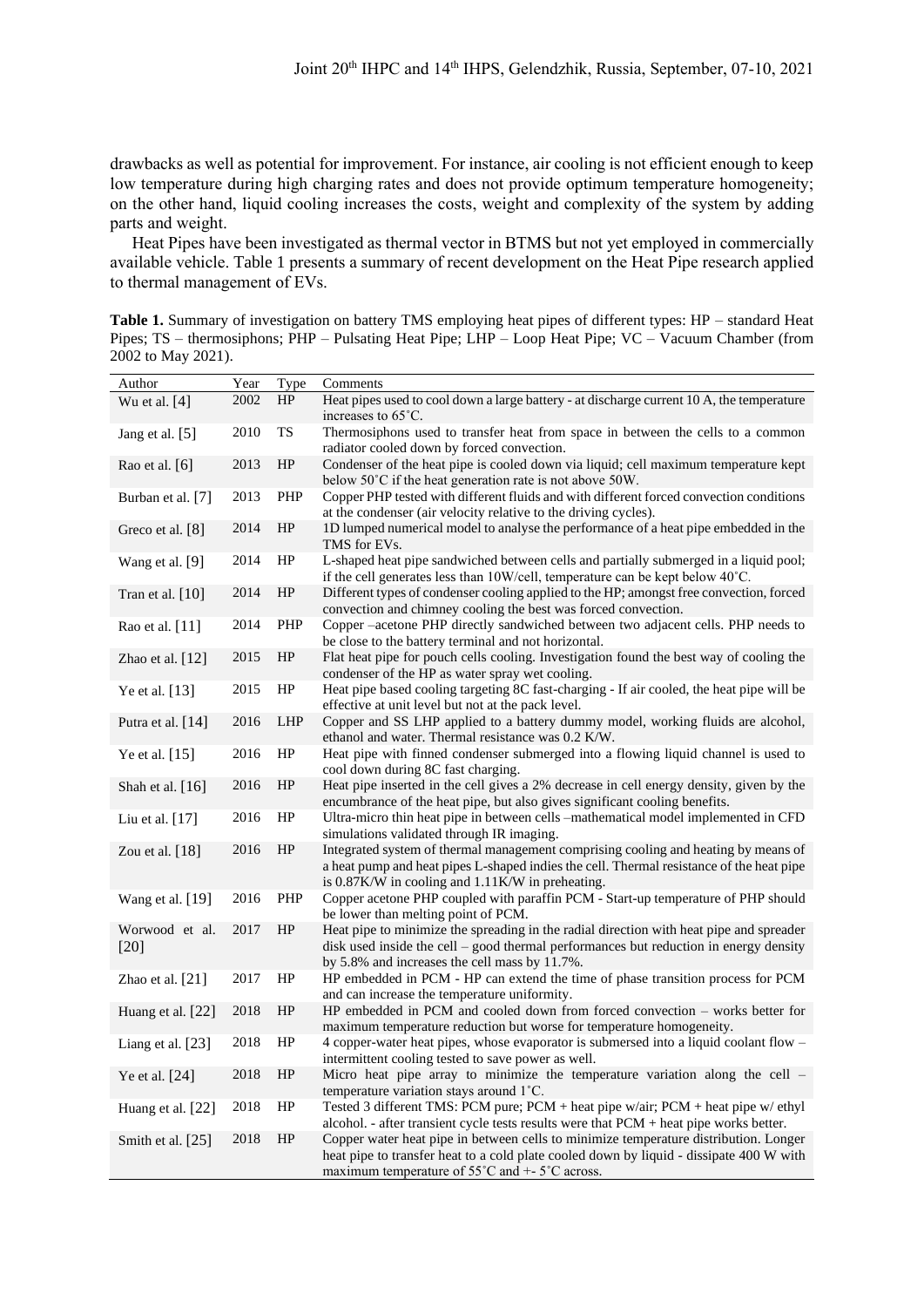| Zhou et al. $[26]$                 | 2018 | HP         | Heat pipes at the centre of battery pack - At 1C-rate discharge, compared to cooling in<br>ambient, the maximum temperature of pack decreases $15^{\circ}$ C when a fan is embedded in                                                      |  |  |  |  |
|------------------------------------|------|------------|---------------------------------------------------------------------------------------------------------------------------------------------------------------------------------------------------------------------------------------------|--|--|--|--|
| Gou et al. [27]                    | 2019 | <b>VC</b>  | the centre of pack.<br>Novel 3D vapour chamber coupled with water $loop - 120\%$ filling ratio is the optimum                                                                                                                               |  |  |  |  |
|                                    |      |            | for this configuration.                                                                                                                                                                                                                     |  |  |  |  |
| Wang et al. [28]                   | 2019 | HP         | Heat pipe for cylindrical cells, with some conduction element to improve heat transfer<br>surface – thickness of the conduction elements more important than conduction.                                                                    |  |  |  |  |
| Dan et al. $[29]$                  | 2019 | HP         | Investigated effect of air (from free convection to forced convection) on a microarray<br>of heat pipe. Maximum temperature different between the cells $< 2^{\circ}C$ .                                                                    |  |  |  |  |
| Liang et al. [30]                  | 2019 | HP         | Heat pipes sandwiched between cells and liquid cooled. The voltage of the battery<br>module decreases and the available capacity decreases by about 0.88%-1.17% with<br>reducing coolant temperature by 10 $\degree$ C at 5C discharge.     |  |  |  |  |
| Putra et al. [31]                  | 2020 | HP         | Heat Pipe sandwiched between PCM and cells; heat pipe decrease the battery<br>temperature by 26.62°C under a 60 W heat load compared to no cooling.                                                                                         |  |  |  |  |
| Zhou et al. $[32]$                 | 2020 | HP         | Combination of immersion cooling (in porous mats filled with flame retardant liquid),<br>heat pipe and air cooling to hinder the spread of thermal runaway. During non-TR<br>operations, maximum temperature was limited to $47^{\circ}$ C. |  |  |  |  |
| Gan et al. [33]                    | 2020 | HP         | Feasibility studied with a validated thermal network model. Compared with the natural<br>cooling, battery temperature reduced by $14 \degree C$ in the 5 C discharge rate                                                                   |  |  |  |  |
| Zhang et al. [34]                  | 2020 | HP         | Combination of heat pipe, PCM and forced convection. The highest temperatures under<br>1C, 3C, and 4C discharge rates are all under 45 °C.                                                                                                  |  |  |  |  |
| Behi et al. [35]                   | 2020 | HP         | Experimental comparison of liquid and flat plate heat pipe, which reduced the<br>temperature by 29.9% and 32.6%, respectively, compared to air cooling.                                                                                     |  |  |  |  |
| Yuan et al. $[36]$                 | 2020 | HP         | Heat pipe and cold plate coupled. Investigation on effect of effect of how much heat<br>pipe was submersed in liquid.                                                                                                                       |  |  |  |  |
| Jouhara<br>et<br>al.<br>$[37]$     | 2020 | HP         | Flat heat pipe (heat mat) applied to a 16cell module. Approximately 60% of the heat<br>generated by the cells was removed by the heat mat.                                                                                                  |  |  |  |  |
| Lei et al. [38]                    | 2020 | HP         | Heat pipe cooled by water spray; At 24 A, maximum temperature and maximum<br>temperature difference drop by 29.2 $\degree$ C and 8.0 $\degree$ C in comparison to no cooling                                                                |  |  |  |  |
| Chen et al. [39]                   | 2020 | PHP        | Experimental study on PHP with TiO2 Nanofluids. At ambient temperature of 35 °C<br>and discharge rate of 1C, the maximum temperature stays below $43^{\circ}$ C                                                                             |  |  |  |  |
| Behi et al. [40]                   | 2020 | HP         | Comparison between free convection, forced convection and heat pipe. Maximum<br>module temperature for forced-air cooling, heat pipe, and HPCS reaches 42.4 °C,<br>37.5°C, and 37.1°C.                                                      |  |  |  |  |
| al.<br>Kleiner<br>et<br>$[41]$     | 2021 | HP         | Heat pipes used for terminal cooling in addition to conventional bottom cooling. Jelly<br>roll temperature decreases by a maximum of 4.3°C.                                                                                                 |  |  |  |  |
| Liang et al. [42]                  | 2021 | HP         | Numerical investigation of a 168-cell battery pack cooled by a flat-heat-pipe under 5C<br>discharging rate. Maximum temperature and temperature difference are under 50°C and<br>$5^{\circ}$ C respectively.                                |  |  |  |  |
| Yao et al. [43]                    | 2021 | HP         | Energy and exergy evaluation of the effect of preset temperature on air and heat pipe<br>coupled cooling.                                                                                                                                   |  |  |  |  |
| Chen et al. $[44]$                 | 2021 | HP         | Heat pipe coupled with PCM, after an optimization cycle on the thickness of the PCM,<br>numerical results showed a temperature reduction of 30%.                                                                                            |  |  |  |  |
| Alihosseini<br>and<br>Shafaee [45] | 2021 | HP         | Using forced convection in the condenser section of the heap pipe, keeps temperature<br>below 40 °C, and it also improves temperature distribution.                                                                                         |  |  |  |  |
| Abbas et al. [46]                  | 2021 | HP         | Experimental Investigation on combined use of heat pipe and PCM                                                                                                                                                                             |  |  |  |  |
| E et al. [47]                      | 2021 | HP         | Experimental and numerical investigation on heat pipe and air cooling. Parametric<br>investigation on the spacing.                                                                                                                          |  |  |  |  |
| Bernagozzi et al.<br>$[48]$        | 2021 | <b>LHP</b> | Experimental investigation on LHP and graphite sheets applied to a module. Compared<br>to liquid cold plate, temperature after fast charging is 3.6 °C lower.                                                                               |  |  |  |  |

As presented in [Table 1](#page-1-0), lots of research was focused on standard HP, but not much on LHPs. The feasibility of using LHP as thermal vector in a BTMS for a battery module was already proven by the Authors [48]. This works aims to take the investigation a step further, towards a more realistic application, by investigating the effect of a new working fluid, 3M Novec™ 649, which was chosen for having properties desired from the automotive industry. In the next sections, some details of the thermal network model used for the Lumped Parameter Model are presented (details on the fundamentals and operations of the LHP are not discussed in this work due to the targeted audience), followed by the description of the validation procedure. Finally, numerical results comparing the results obtained with ethanol and Novec™649 as working fluid are presented.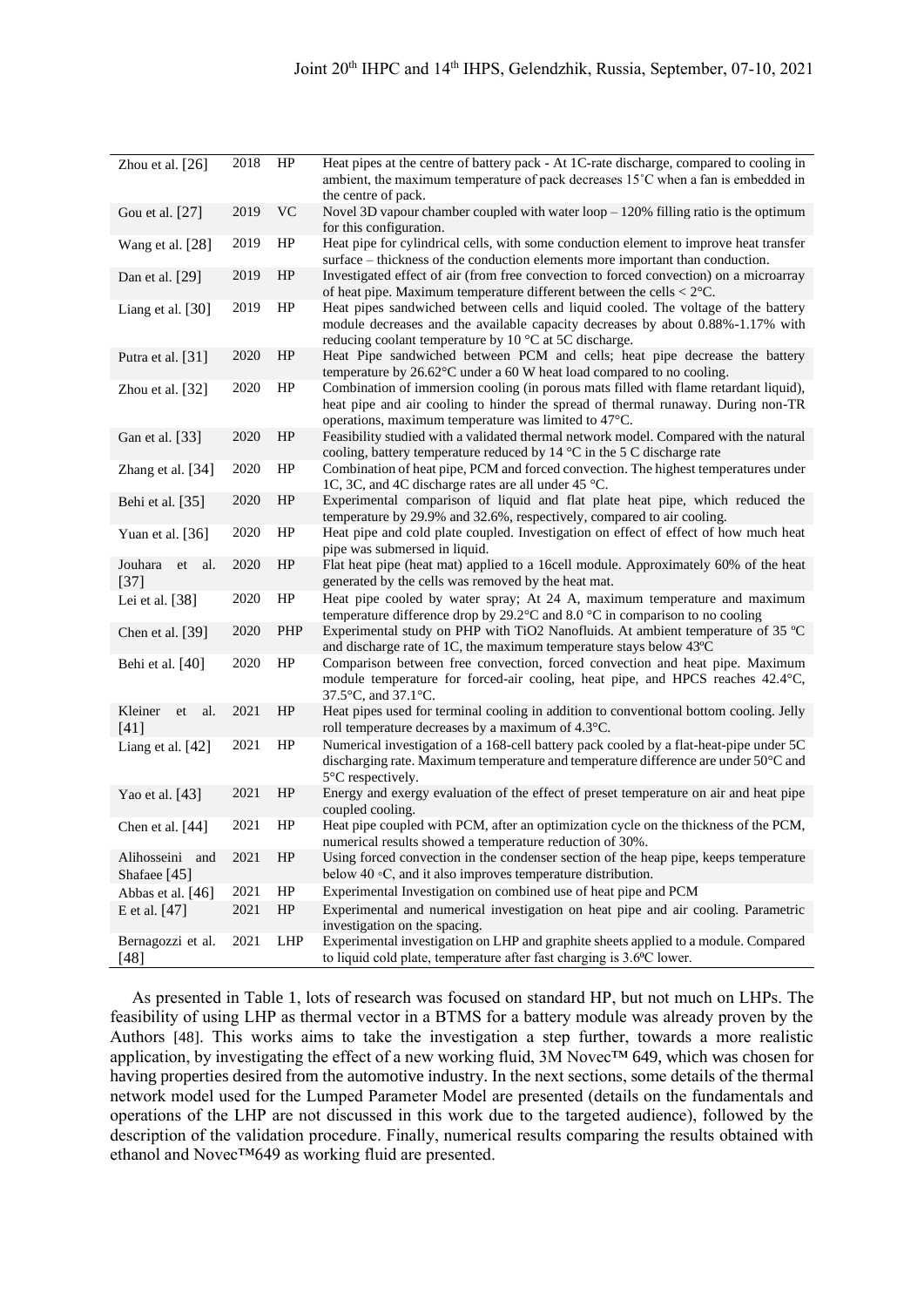#### **2. Thermal Management System Design and Thermal Network**

The proposed TMS design foresees to place a LHP at the bottom of the prismatic cell battery module (as presented in [Figure 1a](#page-3-0)), which cells are sandwiched between graphite sheets, allowing for an increment of heat transfer in the x-y plane and at the same time hindering the heat transfer in the z direction. This is caused by graphite typical woven structures, which gives high thermal conductivity values on the parallel direction but minimal thermal conductivity in the normal direction. The LHP will act as thermal vector between the battery module and a remote chiller connected to the HVAC system already present in the vehicle, to reduce the complexity, number of parts and costs.

The main assumptions of the LPM are: perfect thermal contact between surfaces; neglected electrolytic convection inside the battery cells; top and sides of the cells are in contact with ambient air at room temperature; incompressible liquid in the liquid line exchanges heat with the ambient; compressible vapour in the adiabatic vapour line treated as in ideal gas. More details on the equations used in this mathematical model can be found in [48].



<span id="page-3-0"></span>**Figure 1**. a) Schematic of the Loop Heat Pipe and Graphite BTMS and b) BTMS thermal network.

#### **3. Experimental test-rig for validation**

In the experimental set up, which schematic is provided in [Figure 2,](#page-4-0) the battery module is composed of dummy cells, made from 5083-O aluminium plates having the same dimension as the considered cell type (presented in The use [of dummy cells is a proven practice already used in literature](#page-4-1) [11] that allows to minimize the risk of generating excessive thermal stress [to a real battery cell, while still evaluating](#page-4-1)  [the efficiency of the cooling methods.](#page-4-1)

**[Table 2](#page-4-1)** together with the graphite sheets dimensions).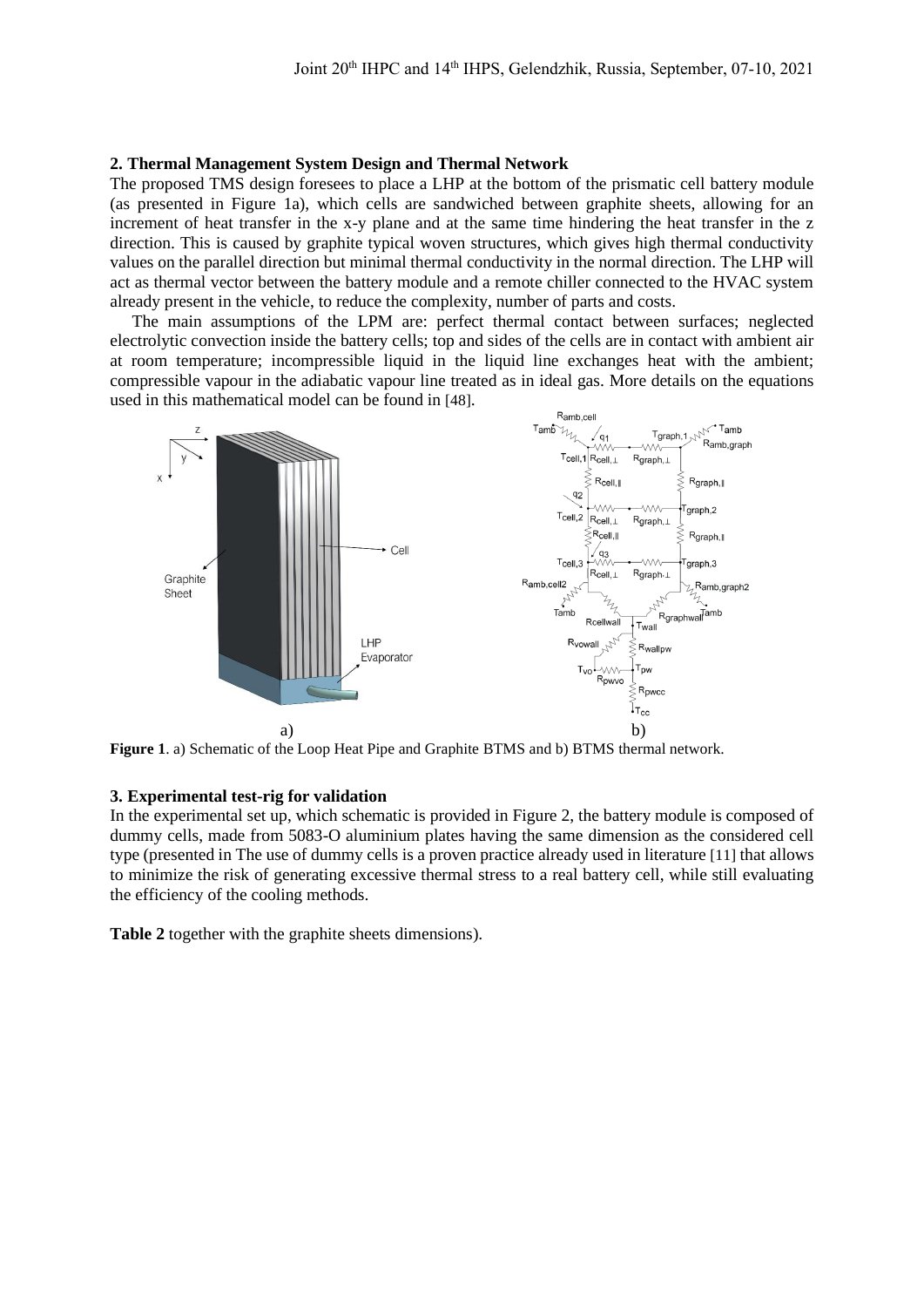

<span id="page-4-0"></span>**Figure 2.** Experimental test rig with annotations.

<span id="page-4-1"></span>The use of dummy cells is a proven practice already used in literature [11] that allows to minimize the risk of generating excessive thermal stress to a real battery cell, while still evaluating the efficiency of the cooling methods.

**Table 2.** Cells and graphite geometrical specifications, and physical properties used in the LPM models.

| Parameter                            | Cell | Graphite  |
|--------------------------------------|------|-----------|
| Thickness [mm]                       | 10   | 0.8       |
| Height [mm]                          | 96   | 96        |
| Width [mm]                           | 280  | 240       |
| Thermal Conductivity $\  [W/m·K]$    | 46   | 350       |
| Thermal Conductivity $\perp$ [W/m·K] | 0.7  | 10        |
| Density [ $\text{kg/m}^3$ ]          | 3720 | 1300-1500 |
| Mass Heat Capacity [J/kg·K]          | 1726 | 810       |
| <b>Battery Capacity [Ah]</b>         | 65   |           |

The cells were machined to accommodate three T-type thermocouple probes each (RS PRO, SS probe, 3mm diameter, 150mm length, ±0.5˚C) and one polyimide flexible heater (Omega KHLVA-105, 7.8  $\mu$ m thickness, 10 W/in<sup>2</sup>, 50 W), respectively. The three heaters replicate the heat generation rate profile of the cells depending on their utilization and they are powered by a programmable power supply (TENMA 72-2710, 30V, 5 A), which is controlled by a bespoke LabVIEW software. The LHP used in the present experimental campaign had wick, evaporator envelope and piping made in copper. The LHP evaporator was obtained from Thercon, Russia, and the rest of the LHP was completed in-house. This was then instrumented with a pressure transducer (Omega PXM319, 0-7 bar range, 0.25% FS BSL accuracy) fitted directly in the vapour line and 6 T-type thermocouples measuring the temperature of the external surface of the copper pipes, as shown in [Figure 3.](#page-5-0) The condenser is a tube in tube heat exchanger connected to a thermal bath (Fisherbrand™ Isotemp 5150 R28, cooling capacity 500W) running DI water. The geometry of the utilized LHP is detailed in [Table 3.](#page-5-1)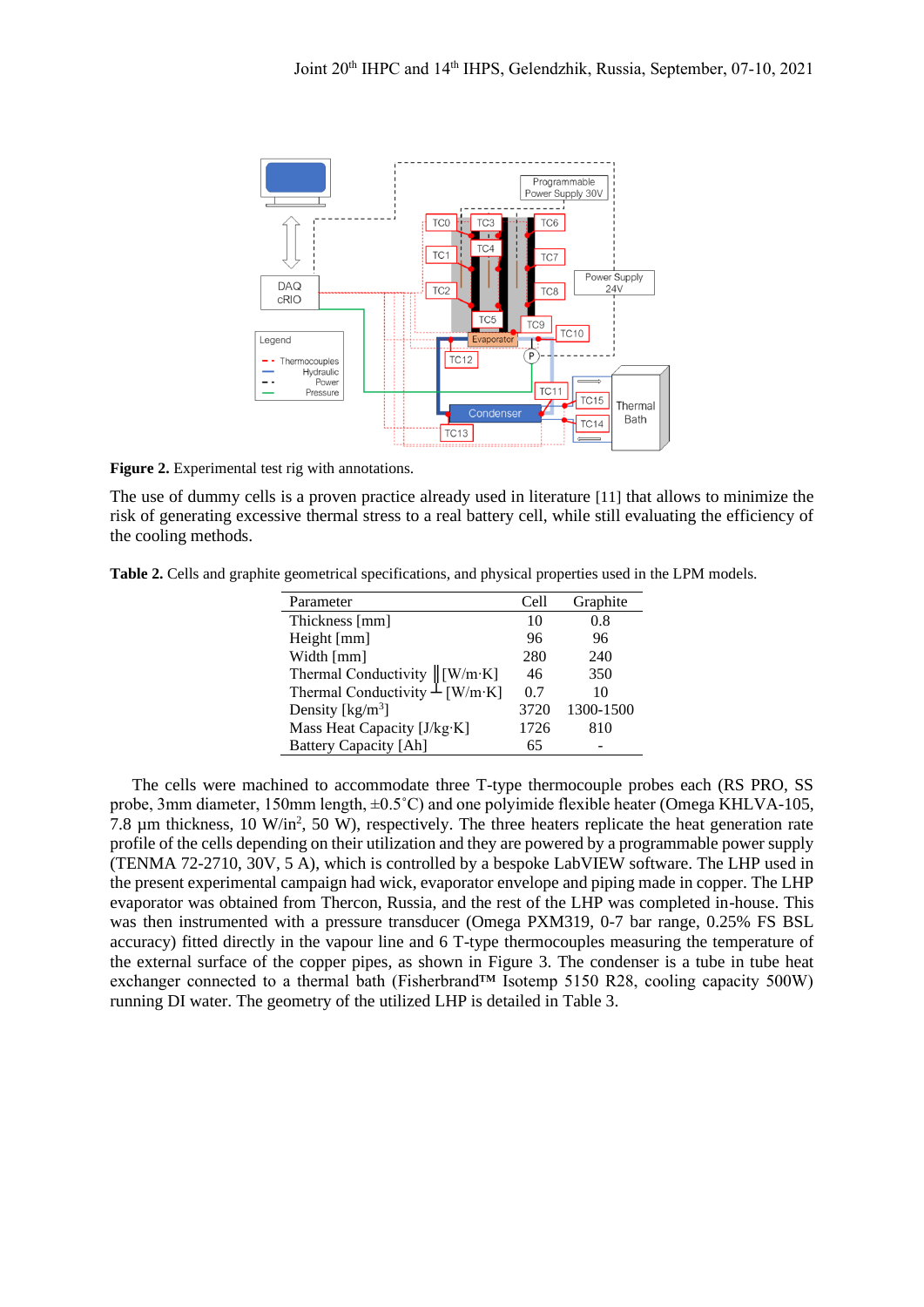

**Figure 3.** Copper/copper LHP with parts description and thermocouple numbering and positioning.

<span id="page-5-1"></span><span id="page-5-0"></span>**Table 3.** Geometry of the LHP used in the present investigation (all parts are made in copper).

| Part       |        | Value | Units | Part         |                  | Value | Units |
|------------|--------|-------|-------|--------------|------------------|-------|-------|
| Condenser  | ID/OD  | 4.4/6 | mm    | Wick         | <b>Thickness</b> | 8     | mm    |
| <b>HEX</b> | ID/OD  | 15/11 | mm    |              | Width            | 45    | mm    |
|            | Length | 580   | mm    |              | Length           | 50.5  | mm    |
| Liquid     | ID/OD  | 4.4/6 | mm    |              | Porosity         | 45%   |       |
| Line       | Length | 390   | mm    |              | Pore Size        | 7.3   | um    |
| Vapour     | ID/OD  | 4.4/6 | mm    | Evaporator   | Thickness        | 1     | mm    |
| Line       | Length | 400   | mm    | <b>Shell</b> | Width            | 50    | mm    |
| Vapour     | Radius | 1.5   | mm    |              | Length           | 84    | mm    |
| Grooves    | N      | 9     | ۰     | Compensation | Thickness        | 8     | mm    |
|            | Length | 43    | mm    | Chamber      | Width            | 50.5  | mm    |
|            |        |       |       |              | Length           | 24    | mm    |

#### **4. System validation**

Validation at system level involved reproducing the results of a custom-made driving cycle test, focused on the fast charging (it involved two highway driving sections interspersed by one fast charging section). The fast charging brought the SOC of the cells from 20% to 80% in 10 minutes. Since the lumped parameter methodology carries some intrinsic limitations due to its main assumptions, a 3˚C average discrepancy between experimental and numerical results is considered an acceptable value. The set temperature for the condenser was 20°C.

The graph in [Figure 4](#page-5-2) compares the average temperature of the cell nodes obtained during the experimental tests and the numerical simulations, respectively. For clarity purposes, the graph shows only the average temperature of the three thermocouple measurements as well as the average value of the three nodes for the numerical side.



<span id="page-5-2"></span>**Figure 4.** Comparison between experimental and numerical results: shown is the average cell temperature during the bespoke driving cycle.

[Figure 4](#page-5-2) shows that there is an excellent agreement between experimental and numerical data, even with a complex driving cycle. Maximum temperature is 56.7<sup>o</sup>C for the numerical and 57.9<sup>o</sup>C results, giving a difference between the experimental temperature and the numerical prediction of only 2.3˚C at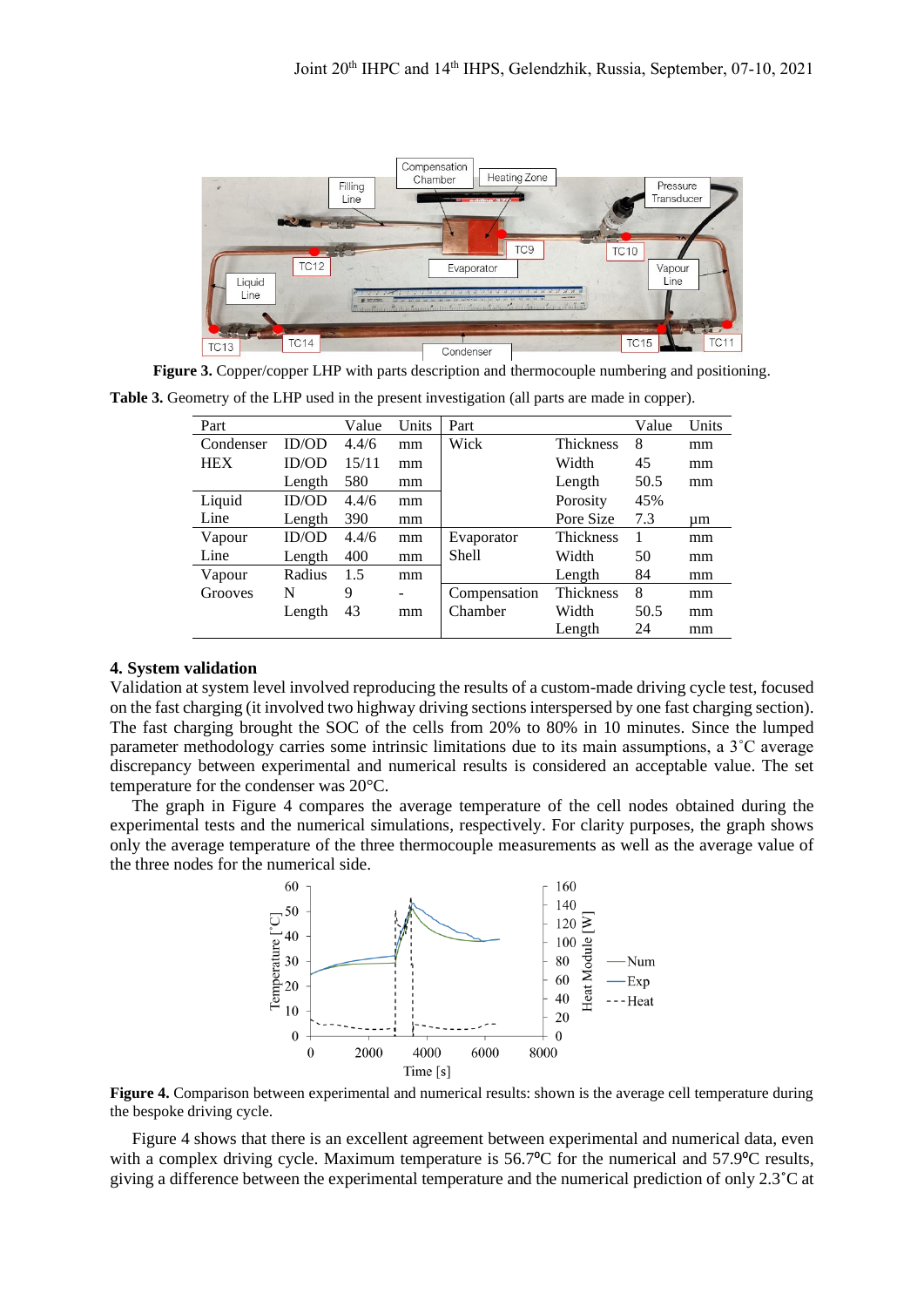the end of fast charging, which is below the indicated threshold. This gave enough confidence that the validation process was successful. More details on validation on every subsystems of the LPM can be found in [48].

The maximum temperature in the results presented in [Figure 4](#page-5-2) is above the desired threshold identified in the Introduction section, due to the mismatch between the available heating surface of the LHP evaporator and the footprint of the 3-cell module (from The use [of dummy cells is a proven practice](#page-4-1)  already used in literature [11] that allows to minimize the risk of [generating excessive thermal stress](#page-4-1) to [a real battery cell, while still evaluating the efficiency of the cooling methods.](#page-4-1)

**[Table 2](#page-4-1)** and [Table 3,](#page-5-1) the surfaces are  $2.3 \cdot 10^{-3}$  m<sup>3</sup> for the evaporator and  $8.5 \cdot 10^{-3}$  m<sup>3</sup> for module, giving only a 27% of coverage). The evaporator choice was limited by the manufacturer availability. However despite this, the experimented showed that the maximum ∆T between top and bottom of the cell was 1.2˚C and the maximum ∆T between the cells of the module was 4°C, hence still fulfil two out of the three requirements highlighted in the Introduction section (cell and module levels).

To get clarity on the potential of fulfil the remaining requirement (pack level), the LPM has been employed to investigate the thermal performance of the system in the case where the heating zone of the evaporator would cover the 100% of the module footprint.

#### **5. Results**

As mentioned in the introduction, the working fluid selection is of paramount important not only for the performance of the TMS, but also to ensure safety of the system and passengers as well as not present a threat to the environment. As such, 3M Novec™ 649 was chosen as this working fluid is non-toxic, non-flammable, inert, dielectric, extremely low GWP of 1 and ODP of 0. Moreover, it has low freezing point (-108°C) and its boiling point (49°C) is lower than other standards working fluid used in twophase passive devices. It was chosen to use ethanol as benchmark fluid since it already proved to be a well-performing working fluid in LHP standalone applications. Moreover, thanks to the validated LPM, it was possible to move an additional step towards the automotive industry requests, by simulating the thermal behaviour of the system if the LHP (filled with Novec™ 649) was built in aluminium, hence reducing the overall weight. The comparison is drawn over the average nodes' temperatures during the same driving cycle used in the validation process. As previously mentioned in this work, in the results presented in [Figure 5](#page-6-0) the evaporator heating zone geometry matches the module footprint.



<span id="page-6-0"></span>**Figure 5.** Comparison of the results using a) ethanol and Novec™ 649 in the copper LHP and b) using Novec™ 649 in a LHP made in copper and aluminum, respectively.

Results of [Figure 5a](#page-6-0) show how much the module footprint coverage affects the maximum cell temperature. In fact, in this case, maximum temperature is 32.2℃ for Novec<sup>™</sup> 649 and 31.5℃ for ethanol, providing an exceptional cooling performance for fast charging. Results show that the two fluids perform in a similar fashion, with maximum temperature at the end of fast charging being only 0.8°C different in the two cases. Novec™ 649 looks slightly better in reducing the temperature in the final highway driving section, giving a final temperature 1<sup>o</sup>C lower than the other fluid. This could be indicated by the lower boiling point of the 649, which allows for further temperature reduction at lower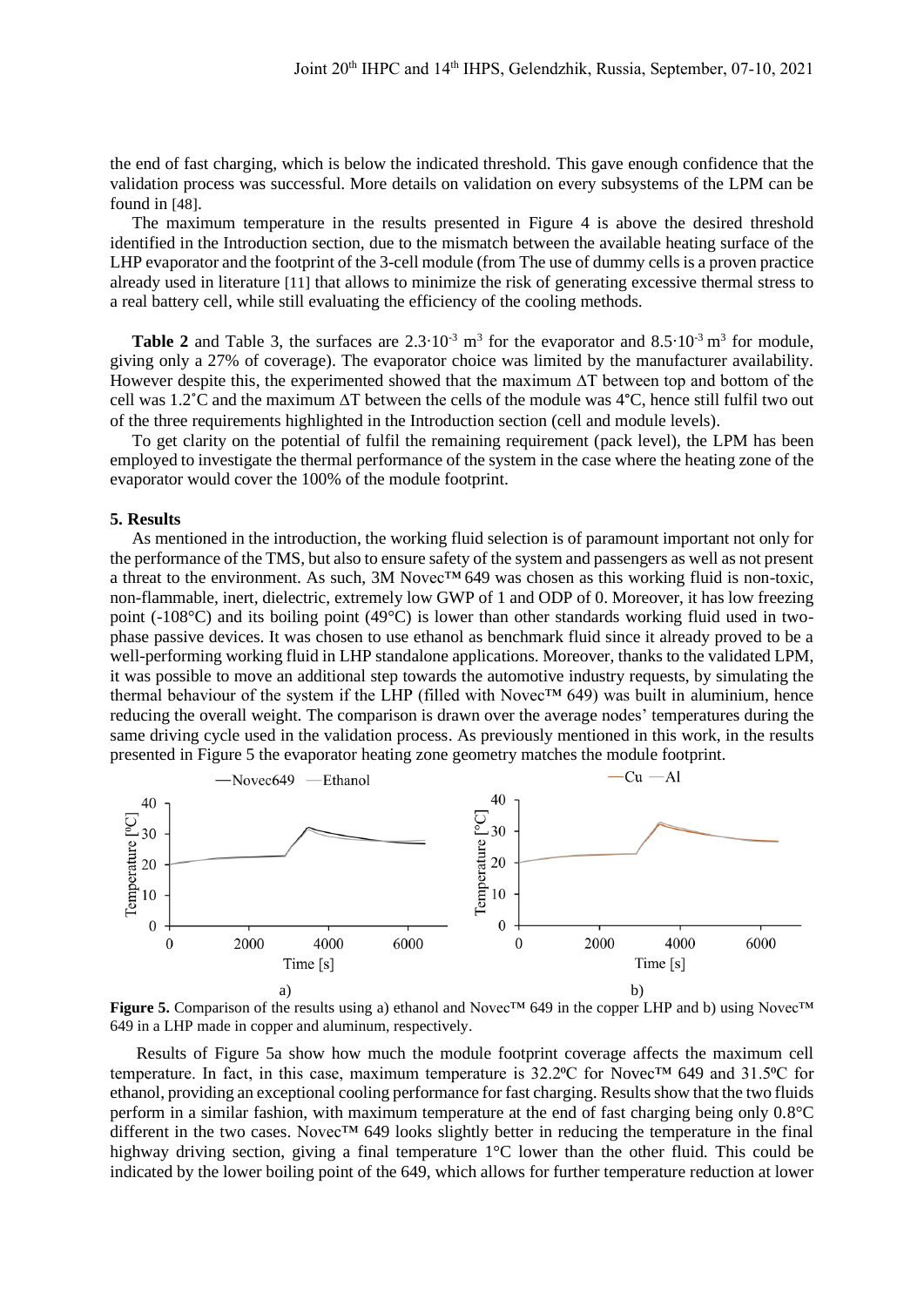powers. However, the take home message of the comparison graph of [Figure 5a](#page-6-0) is that using Novec™ 649 provides a non-flammable, environmentally friendly and non-toxic alternative to classical heat transfer fluids, without a noticeable decrease in thermal performance. From [Figure 5b](#page-6-0), it is evident how the strong transient nature of the fast charging phenomenon and the thermal inertia involved (as previously shown in [48]), are not allowing the system to reach steady state and hence to reach sensible temperature difference. Hence the temperature difference obtaining by using a Copper LHP or an Aluminum LHP is only 0.6°C, at a gain of 70% less mass.

# **6. Conclusions**

A BTMS using LHP at the bottom of a 3-cell module and graphite sheets sandwiched between the cells is applied to a 3-cell module. The idea is that the LHP transfers efficiently the heat from the module to a remote heat exchanger, connected to the HVAC chiller, already present in the vehicle, reducing the complexity of integration and number of parts. Due to the passive nature of LHP, it does so without consuming additional parasitic heat. The graphite inserts allowed efficient uniform heat transfer on the side surface of the cell, thanks to its high values of thermal conductivity. A LPM was developed to study the problem. The conclusions are as follows:

- The LPM was successfully validated by an experimental demonstrator, as the maximum temperature difference after fast charging between experiment and numerical prediction was 2.3⁰C.
- The BTMS proposed herein showed potential to be very efficient in containing the maximum temperature of the cells after fast charging, as numerical simulations reported a maximum temperature of 31.5°C with a LHP running ethanol and featuring a flat evaporator with an active zone the same size of the module footprint.
- The use of an alternative heat transfer fluid Novec<sup>™</sup> 649 results in a negligible difference in thermal performance, while eliminating the flammability and toxicity issues as well as possessing desirable environmental properties such as  $GWP = 1$  and  $ODP = 0$ .
- To use a much lighter material for the LHP, such as Aluminum, does not lead to performance detriment, as maximum temperature between the copper case is 0.6°C.

Future developments will target the experimental investigation of the system using a LHP running on Novec™ 649, to characterize even further the use of this novel working fluid.

## **Acknowledgments**

The Authors would like to acknowledge Ricardo plc, the Advanced Engineering Centre and the School of Computing, Engineering and Mathematics at the University of Brighton for the financial support. Finally, the Authors would like to thank Prof. Yury Maidanik and Dr. Arkadiy Ivanov from Thercon, for their overall support and guidance.

## **References**

- [1] Noel L, Zarazua de Rubens G, Sovacool B K and Kester J 2019 *Energy Res. Soc. Sci.* **48** 96– 107
- [2] Ma S, Jiang M, Tao P, Song C, Wu J, Wang J, Deng T and Shang W 2018 *Prog. Nat. Sci. Mater. Int.* **28** 653–66
- [3] Feng X, Ouyang M, Liu X, Lu L, Xia Y and He X 2018 *Energy Storage Mater.* **10** 246–67
- [4] Wu M S, Liu K H, Wang Y Y and Wan C C 2002 **109** 160–6
- [5] Jang J-C and Rhi S 2010 *US-Korea Conf. Sci. Technol. Entrep.* **110** 2
- [6] Rao Z, Wang S, Wu M, Lin Z and Li F 2013 *Energy Convers. Manag.* **65** 92–7
- [7] Burban G, Ayel V, Alexandre A, Lagonotte P, Bertin Y and Romestant C 2013 *Applied Thermal Engineering* vol 50 pp 94–103